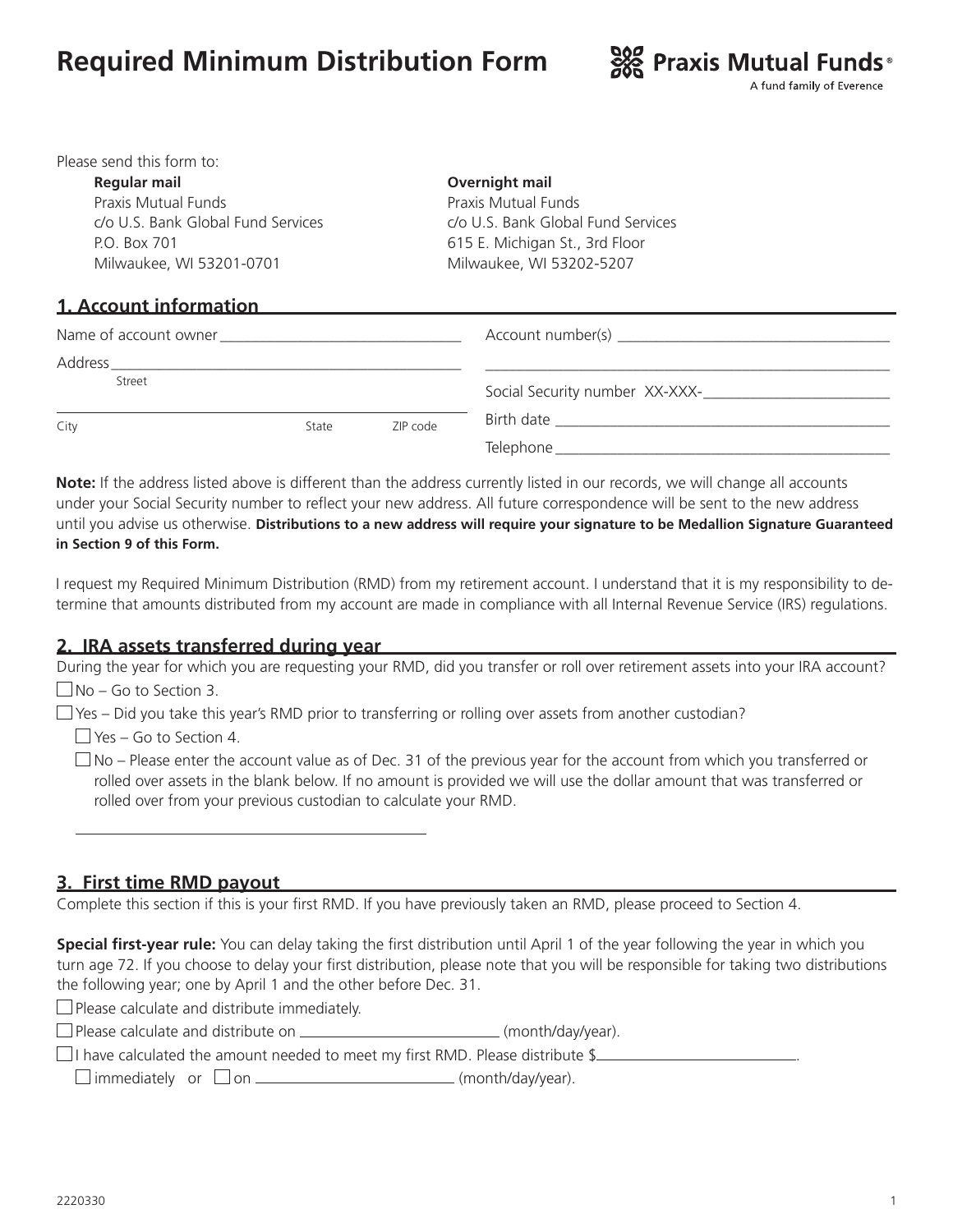| □ I would like Praxis Mutual Funds to calculate my RMD. Complete Section A.<br>$\Box$ I have calculated my RMD. Complete Section B.<br>A. Life expectancy calculation method (calculation completed by Praxis Mutual Funds)<br>We will use the Uniform Life Table (standard IRS method) to calculate your life expectancy unless you elect the Joint Life and<br>Last Survivor Expectancy method below.<br>□ Joint Life and Last Survivor Expectancy. This option can only be used if your spouse is your sole beneficiary and your spouse<br>is more than 10 years younger than you.<br>My spouse's full date of birth is: _______________________________(month/day/year).<br>Please select how you would like to receive your RMD.<br>$\Box$ I wish to have my current year RMD distributed immediately upon receipt of this Form. A distribution fee may apply per the<br>Fund's prospectus.<br>$\Box$ I wish to have my current year RMD distributed on a systematic basis.<br>Frequency: $\Box$ Monthly $\Box$ Quarterly $\Box$ Semiannually $\Box$ Annually<br><b>B.</b> My own calculation<br>$\Box$ Please distribute \$______________________ immediately upon receipt of this Form. A distribution fee may apply per the Fund's<br>prospectus.<br>$\Box$ I would like to establish systematic distribution in the amount of \$<br>Frequency: $\Box$ Monthly $\Box$ Quarterly $\Box$ Semiannually $\Box$ Annually<br>If you have multiple funds, please complete the information below.<br>Fund name or number<br>Amount<br>Percentage<br><b>OR</b><br>$\%$<br>OR _________ %<br>OR %<br>OR<br>$\sim$ $\sim$ $\sim$ $\sim$<br>* Systematic distributions cannot be made between Dec. 29-31. If you do not indicate a month and day for your periodic distribution(s), they will begin on or<br>about the 5th day of the current month. If you do not indicate a frequency, your distribution(s) will be made annually on Dec. 5.<br><u>5. Delivery instructions</u><br>$\Box$ Please send a check to the <b>address of record</b> currently on my account.<br>Regular mail $\Box$ Overnight mail: A \$15 fee will apply.<br>□ Deposit distribution proceeds directly into my existing Non-IRA account. Fund number ______________________, Account<br>number _______________, or open a new Non-IRA account for distributions (a New Account Application must be attached).<br>ACH (Automated Clearing House): Electronic Funds Transfer to the bank instructions currently on my account. No fee<br>applies. If you are establishing or changing your bank instructions, please attach a voided check in Section 6. You must<br>obtain a Medallion Signature Guarantee if establishing or changing your bank instructions.<br>Wire redemption: Wire distribution proceeds to the bank instructions currently on my account. A \$15 wire fee applies.<br>If you are establishing or changing your bank instructions, please attach a voided check in Section 6. You must obtain a<br>Medallion Signature Guarantee if establishing or changing your bank instructions.<br>Alternate payee and/or address other than the address of record. You must obtain a Medallion Signature Guarantee if<br>having the redemption proceeds payable to a third party or sent to an address that is currently not listed on the account. | 4. Distribution instructions (select one*) |  |  |
|---------------------------------------------------------------------------------------------------------------------------------------------------------------------------------------------------------------------------------------------------------------------------------------------------------------------------------------------------------------------------------------------------------------------------------------------------------------------------------------------------------------------------------------------------------------------------------------------------------------------------------------------------------------------------------------------------------------------------------------------------------------------------------------------------------------------------------------------------------------------------------------------------------------------------------------------------------------------------------------------------------------------------------------------------------------------------------------------------------------------------------------------------------------------------------------------------------------------------------------------------------------------------------------------------------------------------------------------------------------------------------------------------------------------------------------------------------------------------------------------------------------------------------------------------------------------------------------------------------------------------------------------------------------------------------------------------------------------------------------------------------------------------------------------------------------------------------------------------------------------------------------------------------------------------------------------------------------------------------------------------------------------------------------------------------------------------------------------------------------------------------------------------------------------------------------------------------------------------------------------------------------------------------------------------------------------------------------------------------------------------------------------------------------------------------------------------------------------------------------------------------------------------------------------------------------------------------------------------------------------------------------------------------------------------------------------------------------------------------------------------------------------------------------------------------------------------------------------------------------------------------------------------------------------------------------------------------------------------------------------------------------------------------------------------------------------------------------------------------------------------------------------------------------------------------------------------------------------------------------------------------------------------------------------------------------------------------------|--------------------------------------------|--|--|
|                                                                                                                                                                                                                                                                                                                                                                                                                                                                                                                                                                                                                                                                                                                                                                                                                                                                                                                                                                                                                                                                                                                                                                                                                                                                                                                                                                                                                                                                                                                                                                                                                                                                                                                                                                                                                                                                                                                                                                                                                                                                                                                                                                                                                                                                                                                                                                                                                                                                                                                                                                                                                                                                                                                                                                                                                                                                                                                                                                                                                                                                                                                                                                                                                                                                                                                                       |                                            |  |  |
|                                                                                                                                                                                                                                                                                                                                                                                                                                                                                                                                                                                                                                                                                                                                                                                                                                                                                                                                                                                                                                                                                                                                                                                                                                                                                                                                                                                                                                                                                                                                                                                                                                                                                                                                                                                                                                                                                                                                                                                                                                                                                                                                                                                                                                                                                                                                                                                                                                                                                                                                                                                                                                                                                                                                                                                                                                                                                                                                                                                                                                                                                                                                                                                                                                                                                                                                       |                                            |  |  |
|                                                                                                                                                                                                                                                                                                                                                                                                                                                                                                                                                                                                                                                                                                                                                                                                                                                                                                                                                                                                                                                                                                                                                                                                                                                                                                                                                                                                                                                                                                                                                                                                                                                                                                                                                                                                                                                                                                                                                                                                                                                                                                                                                                                                                                                                                                                                                                                                                                                                                                                                                                                                                                                                                                                                                                                                                                                                                                                                                                                                                                                                                                                                                                                                                                                                                                                                       |                                            |  |  |
|                                                                                                                                                                                                                                                                                                                                                                                                                                                                                                                                                                                                                                                                                                                                                                                                                                                                                                                                                                                                                                                                                                                                                                                                                                                                                                                                                                                                                                                                                                                                                                                                                                                                                                                                                                                                                                                                                                                                                                                                                                                                                                                                                                                                                                                                                                                                                                                                                                                                                                                                                                                                                                                                                                                                                                                                                                                                                                                                                                                                                                                                                                                                                                                                                                                                                                                                       |                                            |  |  |
|                                                                                                                                                                                                                                                                                                                                                                                                                                                                                                                                                                                                                                                                                                                                                                                                                                                                                                                                                                                                                                                                                                                                                                                                                                                                                                                                                                                                                                                                                                                                                                                                                                                                                                                                                                                                                                                                                                                                                                                                                                                                                                                                                                                                                                                                                                                                                                                                                                                                                                                                                                                                                                                                                                                                                                                                                                                                                                                                                                                                                                                                                                                                                                                                                                                                                                                                       |                                            |  |  |
|                                                                                                                                                                                                                                                                                                                                                                                                                                                                                                                                                                                                                                                                                                                                                                                                                                                                                                                                                                                                                                                                                                                                                                                                                                                                                                                                                                                                                                                                                                                                                                                                                                                                                                                                                                                                                                                                                                                                                                                                                                                                                                                                                                                                                                                                                                                                                                                                                                                                                                                                                                                                                                                                                                                                                                                                                                                                                                                                                                                                                                                                                                                                                                                                                                                                                                                                       |                                            |  |  |
|                                                                                                                                                                                                                                                                                                                                                                                                                                                                                                                                                                                                                                                                                                                                                                                                                                                                                                                                                                                                                                                                                                                                                                                                                                                                                                                                                                                                                                                                                                                                                                                                                                                                                                                                                                                                                                                                                                                                                                                                                                                                                                                                                                                                                                                                                                                                                                                                                                                                                                                                                                                                                                                                                                                                                                                                                                                                                                                                                                                                                                                                                                                                                                                                                                                                                                                                       |                                            |  |  |
|                                                                                                                                                                                                                                                                                                                                                                                                                                                                                                                                                                                                                                                                                                                                                                                                                                                                                                                                                                                                                                                                                                                                                                                                                                                                                                                                                                                                                                                                                                                                                                                                                                                                                                                                                                                                                                                                                                                                                                                                                                                                                                                                                                                                                                                                                                                                                                                                                                                                                                                                                                                                                                                                                                                                                                                                                                                                                                                                                                                                                                                                                                                                                                                                                                                                                                                                       |                                            |  |  |
|                                                                                                                                                                                                                                                                                                                                                                                                                                                                                                                                                                                                                                                                                                                                                                                                                                                                                                                                                                                                                                                                                                                                                                                                                                                                                                                                                                                                                                                                                                                                                                                                                                                                                                                                                                                                                                                                                                                                                                                                                                                                                                                                                                                                                                                                                                                                                                                                                                                                                                                                                                                                                                                                                                                                                                                                                                                                                                                                                                                                                                                                                                                                                                                                                                                                                                                                       |                                            |  |  |
|                                                                                                                                                                                                                                                                                                                                                                                                                                                                                                                                                                                                                                                                                                                                                                                                                                                                                                                                                                                                                                                                                                                                                                                                                                                                                                                                                                                                                                                                                                                                                                                                                                                                                                                                                                                                                                                                                                                                                                                                                                                                                                                                                                                                                                                                                                                                                                                                                                                                                                                                                                                                                                                                                                                                                                                                                                                                                                                                                                                                                                                                                                                                                                                                                                                                                                                                       |                                            |  |  |
|                                                                                                                                                                                                                                                                                                                                                                                                                                                                                                                                                                                                                                                                                                                                                                                                                                                                                                                                                                                                                                                                                                                                                                                                                                                                                                                                                                                                                                                                                                                                                                                                                                                                                                                                                                                                                                                                                                                                                                                                                                                                                                                                                                                                                                                                                                                                                                                                                                                                                                                                                                                                                                                                                                                                                                                                                                                                                                                                                                                                                                                                                                                                                                                                                                                                                                                                       |                                            |  |  |
|                                                                                                                                                                                                                                                                                                                                                                                                                                                                                                                                                                                                                                                                                                                                                                                                                                                                                                                                                                                                                                                                                                                                                                                                                                                                                                                                                                                                                                                                                                                                                                                                                                                                                                                                                                                                                                                                                                                                                                                                                                                                                                                                                                                                                                                                                                                                                                                                                                                                                                                                                                                                                                                                                                                                                                                                                                                                                                                                                                                                                                                                                                                                                                                                                                                                                                                                       |                                            |  |  |
|                                                                                                                                                                                                                                                                                                                                                                                                                                                                                                                                                                                                                                                                                                                                                                                                                                                                                                                                                                                                                                                                                                                                                                                                                                                                                                                                                                                                                                                                                                                                                                                                                                                                                                                                                                                                                                                                                                                                                                                                                                                                                                                                                                                                                                                                                                                                                                                                                                                                                                                                                                                                                                                                                                                                                                                                                                                                                                                                                                                                                                                                                                                                                                                                                                                                                                                                       |                                            |  |  |
|                                                                                                                                                                                                                                                                                                                                                                                                                                                                                                                                                                                                                                                                                                                                                                                                                                                                                                                                                                                                                                                                                                                                                                                                                                                                                                                                                                                                                                                                                                                                                                                                                                                                                                                                                                                                                                                                                                                                                                                                                                                                                                                                                                                                                                                                                                                                                                                                                                                                                                                                                                                                                                                                                                                                                                                                                                                                                                                                                                                                                                                                                                                                                                                                                                                                                                                                       |                                            |  |  |
|                                                                                                                                                                                                                                                                                                                                                                                                                                                                                                                                                                                                                                                                                                                                                                                                                                                                                                                                                                                                                                                                                                                                                                                                                                                                                                                                                                                                                                                                                                                                                                                                                                                                                                                                                                                                                                                                                                                                                                                                                                                                                                                                                                                                                                                                                                                                                                                                                                                                                                                                                                                                                                                                                                                                                                                                                                                                                                                                                                                                                                                                                                                                                                                                                                                                                                                                       |                                            |  |  |
|                                                                                                                                                                                                                                                                                                                                                                                                                                                                                                                                                                                                                                                                                                                                                                                                                                                                                                                                                                                                                                                                                                                                                                                                                                                                                                                                                                                                                                                                                                                                                                                                                                                                                                                                                                                                                                                                                                                                                                                                                                                                                                                                                                                                                                                                                                                                                                                                                                                                                                                                                                                                                                                                                                                                                                                                                                                                                                                                                                                                                                                                                                                                                                                                                                                                                                                                       |                                            |  |  |
|                                                                                                                                                                                                                                                                                                                                                                                                                                                                                                                                                                                                                                                                                                                                                                                                                                                                                                                                                                                                                                                                                                                                                                                                                                                                                                                                                                                                                                                                                                                                                                                                                                                                                                                                                                                                                                                                                                                                                                                                                                                                                                                                                                                                                                                                                                                                                                                                                                                                                                                                                                                                                                                                                                                                                                                                                                                                                                                                                                                                                                                                                                                                                                                                                                                                                                                                       |                                            |  |  |
|                                                                                                                                                                                                                                                                                                                                                                                                                                                                                                                                                                                                                                                                                                                                                                                                                                                                                                                                                                                                                                                                                                                                                                                                                                                                                                                                                                                                                                                                                                                                                                                                                                                                                                                                                                                                                                                                                                                                                                                                                                                                                                                                                                                                                                                                                                                                                                                                                                                                                                                                                                                                                                                                                                                                                                                                                                                                                                                                                                                                                                                                                                                                                                                                                                                                                                                                       |                                            |  |  |
|                                                                                                                                                                                                                                                                                                                                                                                                                                                                                                                                                                                                                                                                                                                                                                                                                                                                                                                                                                                                                                                                                                                                                                                                                                                                                                                                                                                                                                                                                                                                                                                                                                                                                                                                                                                                                                                                                                                                                                                                                                                                                                                                                                                                                                                                                                                                                                                                                                                                                                                                                                                                                                                                                                                                                                                                                                                                                                                                                                                                                                                                                                                                                                                                                                                                                                                                       |                                            |  |  |
|                                                                                                                                                                                                                                                                                                                                                                                                                                                                                                                                                                                                                                                                                                                                                                                                                                                                                                                                                                                                                                                                                                                                                                                                                                                                                                                                                                                                                                                                                                                                                                                                                                                                                                                                                                                                                                                                                                                                                                                                                                                                                                                                                                                                                                                                                                                                                                                                                                                                                                                                                                                                                                                                                                                                                                                                                                                                                                                                                                                                                                                                                                                                                                                                                                                                                                                                       |                                            |  |  |
|                                                                                                                                                                                                                                                                                                                                                                                                                                                                                                                                                                                                                                                                                                                                                                                                                                                                                                                                                                                                                                                                                                                                                                                                                                                                                                                                                                                                                                                                                                                                                                                                                                                                                                                                                                                                                                                                                                                                                                                                                                                                                                                                                                                                                                                                                                                                                                                                                                                                                                                                                                                                                                                                                                                                                                                                                                                                                                                                                                                                                                                                                                                                                                                                                                                                                                                                       |                                            |  |  |
|                                                                                                                                                                                                                                                                                                                                                                                                                                                                                                                                                                                                                                                                                                                                                                                                                                                                                                                                                                                                                                                                                                                                                                                                                                                                                                                                                                                                                                                                                                                                                                                                                                                                                                                                                                                                                                                                                                                                                                                                                                                                                                                                                                                                                                                                                                                                                                                                                                                                                                                                                                                                                                                                                                                                                                                                                                                                                                                                                                                                                                                                                                                                                                                                                                                                                                                                       |                                            |  |  |
|                                                                                                                                                                                                                                                                                                                                                                                                                                                                                                                                                                                                                                                                                                                                                                                                                                                                                                                                                                                                                                                                                                                                                                                                                                                                                                                                                                                                                                                                                                                                                                                                                                                                                                                                                                                                                                                                                                                                                                                                                                                                                                                                                                                                                                                                                                                                                                                                                                                                                                                                                                                                                                                                                                                                                                                                                                                                                                                                                                                                                                                                                                                                                                                                                                                                                                                                       |                                            |  |  |
|                                                                                                                                                                                                                                                                                                                                                                                                                                                                                                                                                                                                                                                                                                                                                                                                                                                                                                                                                                                                                                                                                                                                                                                                                                                                                                                                                                                                                                                                                                                                                                                                                                                                                                                                                                                                                                                                                                                                                                                                                                                                                                                                                                                                                                                                                                                                                                                                                                                                                                                                                                                                                                                                                                                                                                                                                                                                                                                                                                                                                                                                                                                                                                                                                                                                                                                                       |                                            |  |  |
|                                                                                                                                                                                                                                                                                                                                                                                                                                                                                                                                                                                                                                                                                                                                                                                                                                                                                                                                                                                                                                                                                                                                                                                                                                                                                                                                                                                                                                                                                                                                                                                                                                                                                                                                                                                                                                                                                                                                                                                                                                                                                                                                                                                                                                                                                                                                                                                                                                                                                                                                                                                                                                                                                                                                                                                                                                                                                                                                                                                                                                                                                                                                                                                                                                                                                                                                       |                                            |  |  |
|                                                                                                                                                                                                                                                                                                                                                                                                                                                                                                                                                                                                                                                                                                                                                                                                                                                                                                                                                                                                                                                                                                                                                                                                                                                                                                                                                                                                                                                                                                                                                                                                                                                                                                                                                                                                                                                                                                                                                                                                                                                                                                                                                                                                                                                                                                                                                                                                                                                                                                                                                                                                                                                                                                                                                                                                                                                                                                                                                                                                                                                                                                                                                                                                                                                                                                                                       |                                            |  |  |
|                                                                                                                                                                                                                                                                                                                                                                                                                                                                                                                                                                                                                                                                                                                                                                                                                                                                                                                                                                                                                                                                                                                                                                                                                                                                                                                                                                                                                                                                                                                                                                                                                                                                                                                                                                                                                                                                                                                                                                                                                                                                                                                                                                                                                                                                                                                                                                                                                                                                                                                                                                                                                                                                                                                                                                                                                                                                                                                                                                                                                                                                                                                                                                                                                                                                                                                                       |                                            |  |  |
|                                                                                                                                                                                                                                                                                                                                                                                                                                                                                                                                                                                                                                                                                                                                                                                                                                                                                                                                                                                                                                                                                                                                                                                                                                                                                                                                                                                                                                                                                                                                                                                                                                                                                                                                                                                                                                                                                                                                                                                                                                                                                                                                                                                                                                                                                                                                                                                                                                                                                                                                                                                                                                                                                                                                                                                                                                                                                                                                                                                                                                                                                                                                                                                                                                                                                                                                       |                                            |  |  |
|                                                                                                                                                                                                                                                                                                                                                                                                                                                                                                                                                                                                                                                                                                                                                                                                                                                                                                                                                                                                                                                                                                                                                                                                                                                                                                                                                                                                                                                                                                                                                                                                                                                                                                                                                                                                                                                                                                                                                                                                                                                                                                                                                                                                                                                                                                                                                                                                                                                                                                                                                                                                                                                                                                                                                                                                                                                                                                                                                                                                                                                                                                                                                                                                                                                                                                                                       |                                            |  |  |
|                                                                                                                                                                                                                                                                                                                                                                                                                                                                                                                                                                                                                                                                                                                                                                                                                                                                                                                                                                                                                                                                                                                                                                                                                                                                                                                                                                                                                                                                                                                                                                                                                                                                                                                                                                                                                                                                                                                                                                                                                                                                                                                                                                                                                                                                                                                                                                                                                                                                                                                                                                                                                                                                                                                                                                                                                                                                                                                                                                                                                                                                                                                                                                                                                                                                                                                                       |                                            |  |  |
|                                                                                                                                                                                                                                                                                                                                                                                                                                                                                                                                                                                                                                                                                                                                                                                                                                                                                                                                                                                                                                                                                                                                                                                                                                                                                                                                                                                                                                                                                                                                                                                                                                                                                                                                                                                                                                                                                                                                                                                                                                                                                                                                                                                                                                                                                                                                                                                                                                                                                                                                                                                                                                                                                                                                                                                                                                                                                                                                                                                                                                                                                                                                                                                                                                                                                                                                       |                                            |  |  |
|                                                                                                                                                                                                                                                                                                                                                                                                                                                                                                                                                                                                                                                                                                                                                                                                                                                                                                                                                                                                                                                                                                                                                                                                                                                                                                                                                                                                                                                                                                                                                                                                                                                                                                                                                                                                                                                                                                                                                                                                                                                                                                                                                                                                                                                                                                                                                                                                                                                                                                                                                                                                                                                                                                                                                                                                                                                                                                                                                                                                                                                                                                                                                                                                                                                                                                                                       |                                            |  |  |
|                                                                                                                                                                                                                                                                                                                                                                                                                                                                                                                                                                                                                                                                                                                                                                                                                                                                                                                                                                                                                                                                                                                                                                                                                                                                                                                                                                                                                                                                                                                                                                                                                                                                                                                                                                                                                                                                                                                                                                                                                                                                                                                                                                                                                                                                                                                                                                                                                                                                                                                                                                                                                                                                                                                                                                                                                                                                                                                                                                                                                                                                                                                                                                                                                                                                                                                                       |                                            |  |  |
|                                                                                                                                                                                                                                                                                                                                                                                                                                                                                                                                                                                                                                                                                                                                                                                                                                                                                                                                                                                                                                                                                                                                                                                                                                                                                                                                                                                                                                                                                                                                                                                                                                                                                                                                                                                                                                                                                                                                                                                                                                                                                                                                                                                                                                                                                                                                                                                                                                                                                                                                                                                                                                                                                                                                                                                                                                                                                                                                                                                                                                                                                                                                                                                                                                                                                                                                       |                                            |  |  |
|                                                                                                                                                                                                                                                                                                                                                                                                                                                                                                                                                                                                                                                                                                                                                                                                                                                                                                                                                                                                                                                                                                                                                                                                                                                                                                                                                                                                                                                                                                                                                                                                                                                                                                                                                                                                                                                                                                                                                                                                                                                                                                                                                                                                                                                                                                                                                                                                                                                                                                                                                                                                                                                                                                                                                                                                                                                                                                                                                                                                                                                                                                                                                                                                                                                                                                                                       |                                            |  |  |
|                                                                                                                                                                                                                                                                                                                                                                                                                                                                                                                                                                                                                                                                                                                                                                                                                                                                                                                                                                                                                                                                                                                                                                                                                                                                                                                                                                                                                                                                                                                                                                                                                                                                                                                                                                                                                                                                                                                                                                                                                                                                                                                                                                                                                                                                                                                                                                                                                                                                                                                                                                                                                                                                                                                                                                                                                                                                                                                                                                                                                                                                                                                                                                                                                                                                                                                                       |                                            |  |  |
|                                                                                                                                                                                                                                                                                                                                                                                                                                                                                                                                                                                                                                                                                                                                                                                                                                                                                                                                                                                                                                                                                                                                                                                                                                                                                                                                                                                                                                                                                                                                                                                                                                                                                                                                                                                                                                                                                                                                                                                                                                                                                                                                                                                                                                                                                                                                                                                                                                                                                                                                                                                                                                                                                                                                                                                                                                                                                                                                                                                                                                                                                                                                                                                                                                                                                                                                       |                                            |  |  |
|                                                                                                                                                                                                                                                                                                                                                                                                                                                                                                                                                                                                                                                                                                                                                                                                                                                                                                                                                                                                                                                                                                                                                                                                                                                                                                                                                                                                                                                                                                                                                                                                                                                                                                                                                                                                                                                                                                                                                                                                                                                                                                                                                                                                                                                                                                                                                                                                                                                                                                                                                                                                                                                                                                                                                                                                                                                                                                                                                                                                                                                                                                                                                                                                                                                                                                                                       |                                            |  |  |
|                                                                                                                                                                                                                                                                                                                                                                                                                                                                                                                                                                                                                                                                                                                                                                                                                                                                                                                                                                                                                                                                                                                                                                                                                                                                                                                                                                                                                                                                                                                                                                                                                                                                                                                                                                                                                                                                                                                                                                                                                                                                                                                                                                                                                                                                                                                                                                                                                                                                                                                                                                                                                                                                                                                                                                                                                                                                                                                                                                                                                                                                                                                                                                                                                                                                                                                                       |                                            |  |  |
|                                                                                                                                                                                                                                                                                                                                                                                                                                                                                                                                                                                                                                                                                                                                                                                                                                                                                                                                                                                                                                                                                                                                                                                                                                                                                                                                                                                                                                                                                                                                                                                                                                                                                                                                                                                                                                                                                                                                                                                                                                                                                                                                                                                                                                                                                                                                                                                                                                                                                                                                                                                                                                                                                                                                                                                                                                                                                                                                                                                                                                                                                                                                                                                                                                                                                                                                       |                                            |  |  |
|                                                                                                                                                                                                                                                                                                                                                                                                                                                                                                                                                                                                                                                                                                                                                                                                                                                                                                                                                                                                                                                                                                                                                                                                                                                                                                                                                                                                                                                                                                                                                                                                                                                                                                                                                                                                                                                                                                                                                                                                                                                                                                                                                                                                                                                                                                                                                                                                                                                                                                                                                                                                                                                                                                                                                                                                                                                                                                                                                                                                                                                                                                                                                                                                                                                                                                                                       |                                            |  |  |

Name of payee Address Address and Address and Address and Address and Address and Address and Address and Address and Address and Address and Address and Address and Address and Address and Address and Address and Address